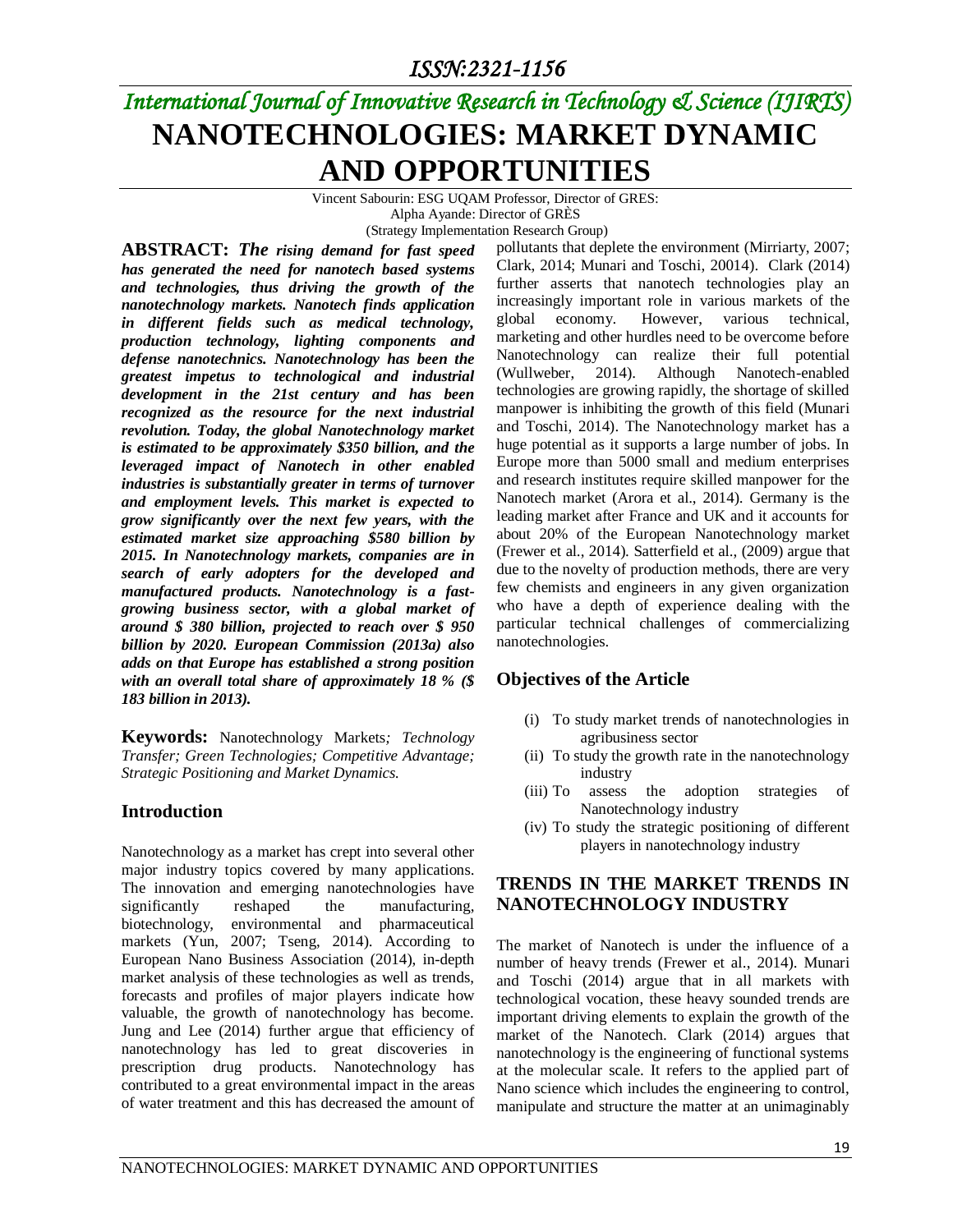# *International Journal of Innovative Research in Technology & Science (IJIRTS)*

small scale (Arnaldi and Tyyshenko, 2014; Dai et al., 2014).

Sechi et al.,  $(2014)$  note that more commercialization is becoming a popular trend in nanotechnology. Over the next several years, significant advances are expected in carbon nanotube manufacturing technology, specifically in controlling the purity and structure, and in reducing costs due to economies of scale (Hull et al., 2013). Nanotechnology is very diverse, ranging from extensions of conventional device physics to completely new approaches based upon molecular self-assembly, from developing new materials with dimensions on the nanoscale to direct control of matter on the atomic scale (Arnaldi and Tyyshenko, 2014; Dai et al., 2014). A more realistic view by Chen et al., (2013) is that Nanotechnology will leave virtually no aspect of life untouched and is expected to be in widespread use by 2020. Mass applications are likely to have great impact particularly in industry, medicine, new computing systems, and sustainability. Stronger materials/higher strength composites are the first trend that is being witnessed in Nanotechnology (Harik, 2014). Nanotechnology is applied in the field of science as diverse as surface science, organic chemistry, molecular biology, semiconductor physics, micro fabrication, etc (Arora et al., 2013). In fact, the move toward nanotechnology is a continuation of ongoing miniaturization efforts in many industrial sectors (Arnaldi and Tyyshenko, 2014; Dai et al., 2014).

### **THE GROWTH RATE OF NANOTECHNOLOGY MARKETS**

According to European Commission (2013a), the rise of Nanotechnology industry in the world from a niche activity to a key enabling technology (KET), and to becoming one of the most important industries for the future, shows how Nanotech is on its path to making the 21st century that of Nanotechnology. Today, the global Nanotechnology market is estimated to be approximately \$350 billion, and the leveraged impact of Nanotech in other enabled industries is substantially greater in terms of turnover and employment levels (Clark, 2014; Arora et al., 2014). This market is expected to grow significantly over the next few years, with the estimated market size approaching \$580 billion by 2015 (European Commission, 2013a; Frewer et al., 2014). In Nanotechnology markets, companies are in search of early adopters for the developed and manufactured products (Fisher and Maricle, 2014). According to SPIE (2014), Nanotechnology is a fastgrowing business sector, with a global market of around \$ 380 billion, projected to reach over \$ 650 billion by 2020. European Commission (2013a) also adds on that Europe has established a strong position with an overall total share of approximately 18 % (\$ 183 billion in 2013). For instance, the European Nanotechnology industry employs more than 300 000 people directly, many of these in the over 5,000 Nanotechnology SMEs often structured in national and regional innovation clusters which represent a highly educated workforce (Jung and Lee, 2014; Tseng, 2014). Cheng and Pang (2014) argues that Nanotechnology is a very dynamic and vibrant industrial sector that holds the potential for huge market growth. The expected compound annual growth rate for Nanotechnology over the coming years is 8 %, clearly demonstrating the rapid growth of this key technology sector (Makkonen and Inkinen, 2014; Clark, 2014; Munari and Toschi, 2014).

### **STRATEGIES FOR ADOPTION OF NANOTECHNOLOGY PRODUCTS**

Different players are in the process of establishing internal business units to focus on these specific end markets, who can be new buyers of these products (Arora et al., 2014; Coppola and Verneau, 2014). Their markets teams are focused on their respective markets to ensure that they remain aligned with their customers' changing needs, and anticipate market trends different from the traditional customers (Randhwawa et al., 2014; Fadel et al., 2014). The market for Nanotechnology is highly competitive, with product innovation creating significant swings in market share between the leading handset manufacturers (Munari and Toschi, 2014). This innovation also creates new types of wirelessly enabled devices including tablets, phablets, and wearable technology such as watches and glasses (Cefic, 2009; Wu, 2004; Bonaccorsi and Thoma, 2005). Arora et al., (2014) argue that creation of open innovation centers can help to foster this collaboration. A research by the Canadian Institute for Telecommunications Research (2013) help highlight that Europe and other regional players need to invest in education and science for developing people and their ideas, and this will create a consistent demand from buyers. Education and advanced training of engineers and scientists is required at a high level to increase the level of innovation in optical communication components, sub-systems, systems and networks (Protegerou et al., 2014; Coppola and Verneau, 2014). Current approaches could be beneficially extended to include direct interaction between the stakeholders, such as concertation, consultation and roadmapping for new research and innovation activities, establishing adhoc collaborations between members, and exchanges of people and resources (Protegerou et al., 2014; Arora et al., 2104).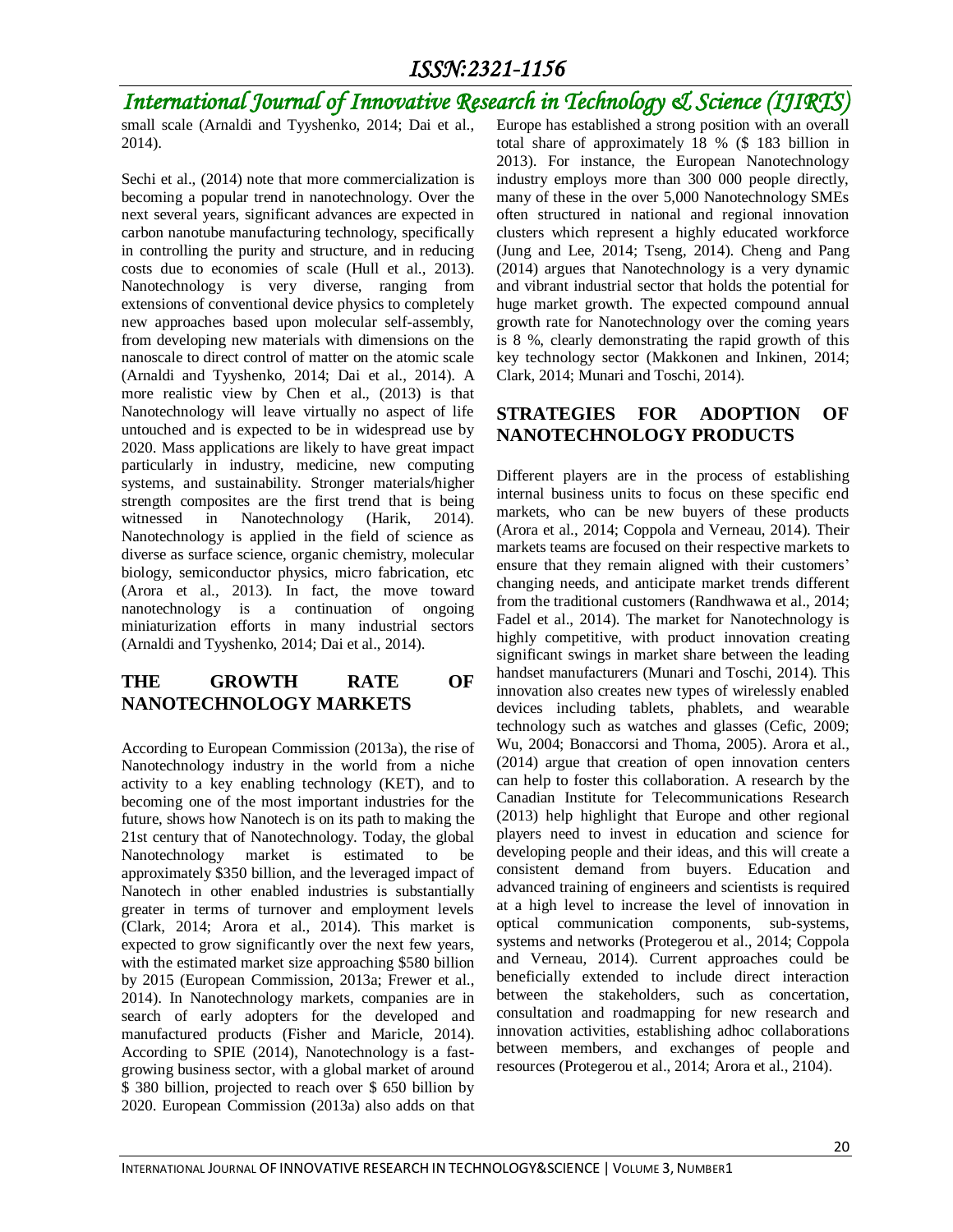#### *International Journal of Innovative Research in Technology & Science (IJIRTS)* **STRATEGIC POSITIONING OF PLAYERS WITH ECONOMIES OF SCALE EFFECT** the optics and Nanotechnology indicate that the industry is under the influence of a number of heavy trends (Fadel et al., 2014). The growth of the market of the

Positioning with economies of scale effect is an important tool that players in every industry use to gain core competence and competitive advantage (Youtie and Kay, 2014). Different players in nanotechnology markets have developed unique competitive positions that contribute to their overall control within the industry (Arora et al., 2014; Munari and Toschi, 2014). Singh (2014) reports that players in Nanotechnology are trying to position themselves, by betting on the effects of learning the effects of scale as well as large-scale effects. This configuration of economic advantages allows them to obtain a better average cost for the manufacturing and the distribution of their innovation (US Government, 2006; European Commission, 2013a; Dai et al., 2014). Looking at the growth and positioning of Nanotechnology across the regions and nations, a strong shift in market share towards China is apparent, which caught up with Japan, the market leader, achieving a total share of 21 % of the world market (Chen et al., 2013; Chen and Pang, 2014; Tseng, 2014). At the same time, a strong tendency towards regional specialization of the various Nanotechnology markets could be seen (Zhang, 2014; Jordan et al., 2014). Whilst the medical technology & life sciences and the more production oriented markets tend to have their focus in more mature industrial regions, such as Germany, North America and Japan, the markets more related to information and communications have their focus in those Asian countries with developing industries, primarily China and South Korea, but also Taiwan and Malaysia (Butter, Leis, Sandtke, McLean, Linclin, and Wilson, 2011; Chen et al., 2013; Sechi et al., 2014).

#### **DISCUSSION**

Based on, the findings of industry trends and dynamics and literature review arguments, it remains relative that Nanotechnology technologies and practitioners should adopt different strategic practices in their market strategies so as to become strategically positioned (Harik, 2014; Ross et al., 2014). This will also create a sustained competitiveness within the industry. Reports from European Commission (2013a) indicate that Nanotechnology industry and market will be influenced by many different kinds of societal and economic factors, for instance, the ongoing globalization and population ageing, or changing the workforce and consumer demand. Both factors lie outside Nanotechnology industry, but have a crucial impact (Protegerou et al., 2014). The dynamic of the market of

Nanotechnology being is largely understandable by the rate of adoption of the buyers in search of technology solutions (Arlnaldi, 2014). Nanotechnology is believed by many to be one of the most promising areas of technological development and among the most likely to deliver substantial economic and societal benefits to the world in the  $21<sup>st</sup>$  century (Tseng, 2014; Fisher and Maricle, 2014). With so much potentially at stake, a global competition has emerged among nations and companies to develop and capture the value of nanotechnology products (Wullweber, 2014). As Clark (2014) asserts, an assessments of competitive strength generally rely on indicators such as revenues, market share, and trade.

The competitive and positioning advantages can be attained through proper study of market trends, market dynamics and the eventual formulation of effective market strategies, as highlighted by the research model in the appendix section. With regards to market trends, technology and market trends significantly affect network architectures, economies of scale and direct systems cost, ultimately influencing the overall future performance and price of nanotechnological products (Shapira and Wang, 2009; Sech et al., 2014; Arlnaldi, 2014).

#### **Conclusion**

The growth of the global Nanotechnology industry is expected to accelerate. The recent dramatic expansion of the optical telecommunications markets is only one aspect of this.

The inherent pervasiveness of Nanotechnology and its interdisciplinary nature require the broad involvement of many value chain partners, both as directly cooperating partners for R, D&I; and as potential endusers (Obraztosv, 2004).

#### **References**

- [1] Alpaslan, E., & Webster, T. J. (2014). Nanotechnology and picotechnology to increase tissue growth: a summary of in vivo studies. *International journal of nanomedicine*, *9*(Suppl 1), 7.
- [2] Arnaldi, S. (2014). Who Is Responsible? Nanotechnology and Responsibility in the Italian Daily Press. In *Responsibility in Nanotechnology Development* (pp. 175-188). Springer Netherlands.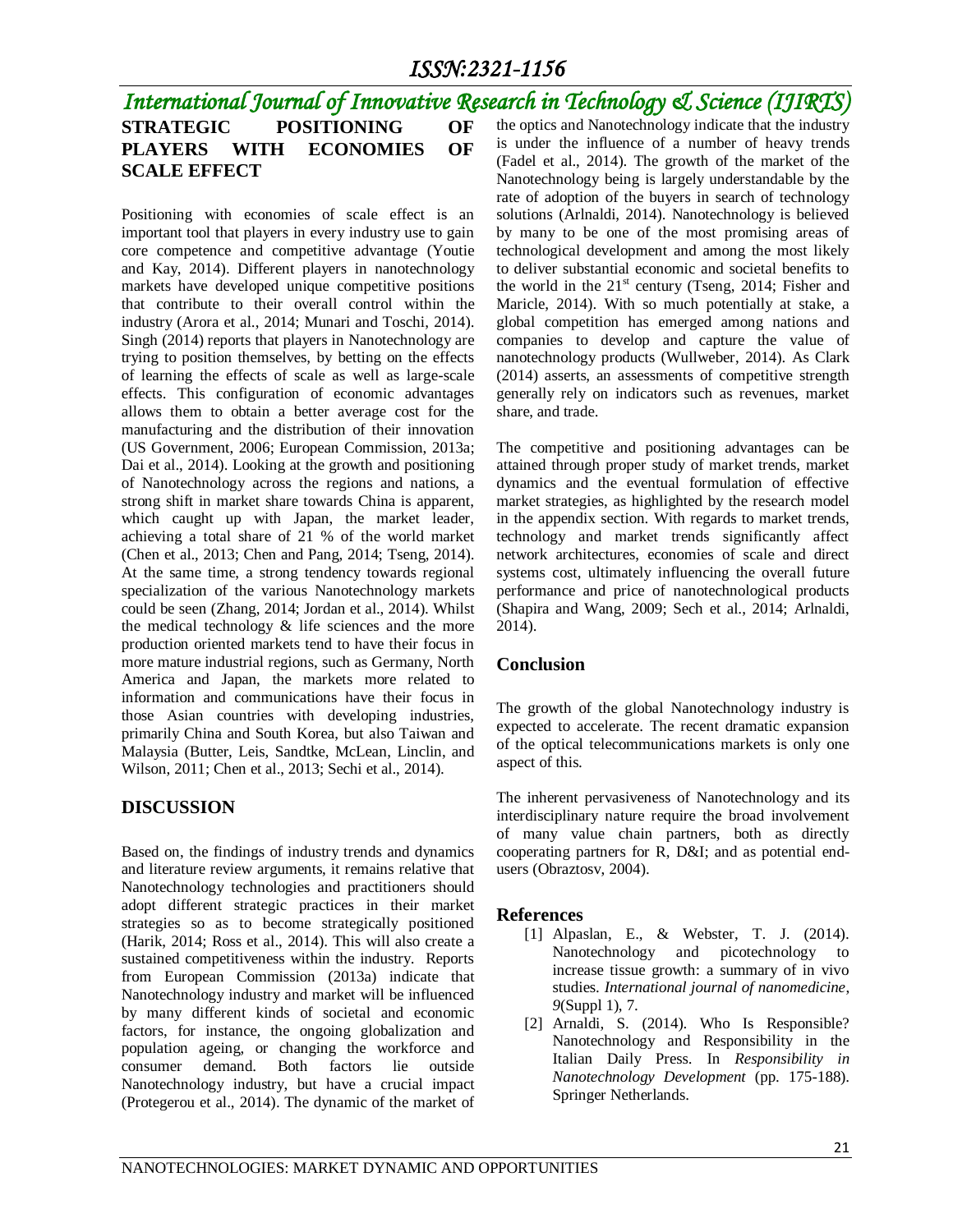## *International Journal of Innovative Research in Technology & Science (IJIRTS)*

- [3] Arnaldi, S., & Tyshenko, M. G. (2014). Nanotech traveling abroad: The international dimension of nanotechnology as a changing concept–A guest editorial. *Technology in Society*, *37*, 1-3.
- [4] **A**rora, S. K., Foley, R. W., Youtie, J., Shapira, P., & Wiek, A. (2014). Drivers of technology adoption—the case of nanomaterials in building construction. *Technological Forecasting and Social Change*.
- [5] Arora, S. K., Porter, A. L., Youtie, J., & Shapira, P. (2013). Capturing new developments in an emerging technology: an updated search strategy for identifying nanotechnology research outputs. *Scientometrics*, *95*(1), 351-370.
- [6] Butter, M., Leis, M., Sandtke, M., McLean, M., Linclin, J., and Wilson, A., (2011).The Leverage Effect of Photonics Technologies: the European Perspective. [http://www.laserphotonik.de/Fna20110323124](http://www.laserphotonik.de/Fna20110323124207%2Fbi20111102111746-126%2FThe-leverage-effect-of-photonics-the-European-perspective_archiv.html&ei) [207%2Fbi20111102111746-126%2FThe](http://www.laserphotonik.de/Fna20110323124207%2Fbi20111102111746-126%2FThe-leverage-effect-of-photonics-the-European-perspective_archiv.html&ei)[leverage-effect-of-photonics-the-European](http://www.laserphotonik.de/Fna20110323124207%2Fbi20111102111746-126%2FThe-leverage-effect-of-photonics-the-European-perspective_archiv.html&ei)[perspective\\_archiv.html&ei](http://www.laserphotonik.de/Fna20110323124207%2Fbi20111102111746-126%2FThe-leverage-effect-of-photonics-the-European-perspective_archiv.html&ei)
- [7] Canadian Institute for Telecommunications Research (2013).*Survey of Student and Faculty Trends in Canadian University Electrical and Computing Engineering Programs*.Available at [http://www.citr.ece.mcgill.ca.](http://www.citr.ece.mcgill.ca/)
- [8] Chen, H., Roco, M. C., & Son, J. (2013). Nanotechnology Public Funding and Impact Analysis: A Tale of Two Decades (1991-2010). *Nanotechnology Magazine, IEEE*, *7*(1), 9-14.
- [9] Cheng, Y., Liu, Y., & Fan, W. (2014, July). Research on the evaluation of nation nanotechnology innovation international level based on patent analysis. In *Management of Engineering & Technology (PICMET), 2014 Portland International Conference on* (pp. 1373-1382). IEEE.
- [10] Clark, J. (2014). Manufacturing by design: the rise of regional intermediaries and the reemergence of collective action. *Cambridge Journal of Regions, Economy and Society*, *7*(3), 433-448.
- [11]Coppola, A., & Verneau, F. (2014). An empirical analysis on technophobia/technophilia in consumer market segmentation. *Agricultural and Food Economics*, *2*(1), 1-16.
- [12]Dai, J., Yuan, M. H., Zeng, J. H., Dai, Q. F., Lan, S., Xiao, C., & Tie, S. L. (2014). Controllable color display induced by excitation-intensity-dependent competition between second and third harmonic generation

in ZnO nanorods. *Applied optics*, *53*(2), 189- 194.

- [13]Fadel, T. R., Steevens, J. A., Thomas, T. A., & Linkov, I. (2014). The challenges of nanotechnology risk management. *Nano Today*.
- [14]Fazekas, B., & Wakabayashi, N. (2014, July). Mechanisms of network formation: A structural analysis of the emerging nanotechnology R&D alliance network in Japan. In *Management of Engineering & Technology (PICMET), 2014 Portland International Conference on* (pp. 305-314). IEEE.
- [15]Fisher, E., & Maricle, G. (2014). Higher-level responsiveness? Socio-technical integration within US and UK nanotechnology research priority setting. *Science and Public Policy*, scu017.
- [16]Fonseca, P. F., & Pereira, T. S. (2014). The governance of nanotechnology in the Brazilian context: Entangling approaches. *Technology in Society*, *37*, 16-27.
- [17]Fonseca, P. F., & Pereira, T. S. (2014). The governance of nanotechnology in the Brazilian context: Entangling approaches. *Technology in Society*, *37*, 16-27.
- [18]Frewer, L. J., Gupta, N., George, S., Fischer, A. R. H., Giles, E. L., & Coles, D. (2014). Consumer attitudes towards nanotechnologies applied to food production. *Trends in Food Science & Technology*.
- [19]Harik, V. (2014). Trends in Recent Publications on Nanoscale Mechanics. In *Trends in Nanoscale Mechanics* (pp. 213-222). Springer Netherlands.
- [20]Hauert, S., & Bhatia, S. N. (2014). Mechanisms of cooperation in cancer nanomedicine: towards systems nanotechnology. *Trends in biotechnology*, *32*(9), 448-455.
- [21]Hull, L. C., Farrell, D., & Grodzinski, P. (2013). Highlights of recent developments and trends in cancer nanotechnology research— View from NCI Alliance for nanotechnology in cancer. *Biotechnology advances*.
- [22]Jordan, C. C., Kaiser, I., & Moore, V. C. (2014). 2013 Nanotechnology Patent Literature Review: Graphitic Carbon-Based Nanotechnology and Energy Applications Are on the Rise. *Nanotech. L. & Bus.*, *11*, 111.
- $[23]$ Jung, H. J., & Lee, J.  $(2014)$ . The impacts of science and technology policy interventions on university research: Evidence from the US National Nanotechnology Initiative. *Research policy*, *43*(1), 74-91.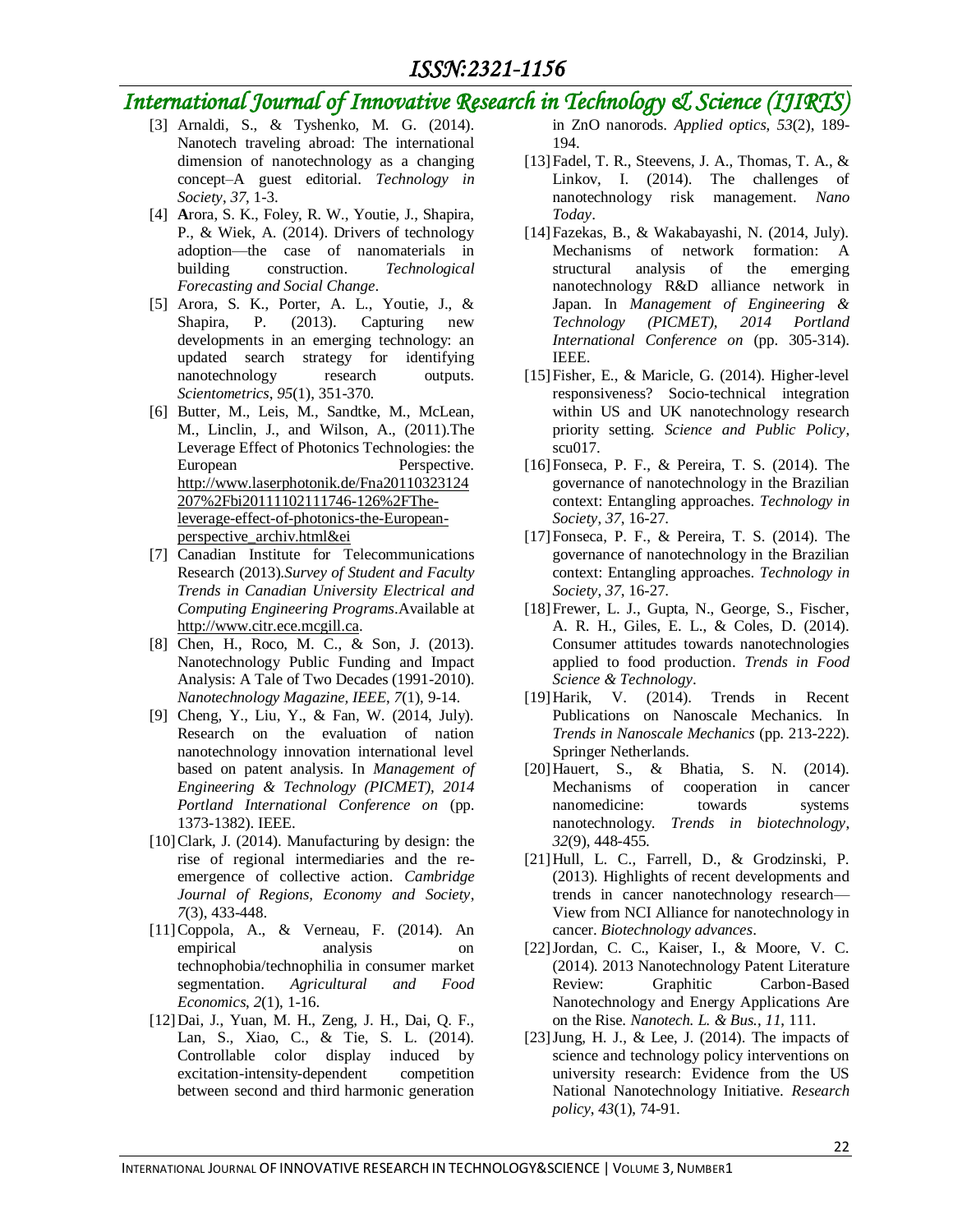## *International Journal of Innovative Research in Technology & Science (IJIRTS)*

- [24]Jung, H. J., & Lee, J. (2014). The impacts of science and technology policy interventions on university research: Evidence from the US National Nanotechnology Initiative. *Research policy*, *43*(1), 74-91.
- [25]Karaulova, M., Shackleton, O., Gok, A., Kotsemir, M. N., & Shapira, P. (2014). Nanotechnology Research and Innovation in Russia: A Bibliometric Analysis. *Available at SSRN 2521012*.
- [26]Karpagam, R. (2014). Literature in nanotechnology among G20 countries A scientometrics study based on scopus database.
- [27]Makkonen, T., & Inkinen, T. (2014). Innovation quality in knowledge cities: Empirical evidence of innovation award competitions in Finland. *Expert Systems with Applications*, *41*(12), 5597-5604.
- [28]McKelvey, M., Zaring, O., & Ljungberg, D. (2014). Creating innovative opportunities through research collaboration: An evolutionary framework and empirical illustration in engineering. *Technovation*.
- [29]Munari, F., & Toschi, L. (2014). Running ahead in the nanotechnology gold rush. Strategic patenting in emerging technologies. *Technological Forecasting and Social Change*, *83*, 194-207.
- [30]Munari, F., & Toschi, L. (2014). Running ahead in the nanotechnology gold rush. Strategic patenting in emerging technologies. *Technological Forecasting and Social Change*, *83*, 194-207.
- [31]Munoz-Sandoval, E. (2014). Trends in nanoscience, nanotechnology, and carbon nanotubes: a bibliometric approach. *Journal of nanoparticle research*, *16*(1), 1-22.
- [32]Nenonen, S., & Storbacka, K. (2014) Market Shaping Capabilities: A Managerial Perspective.
- [33] Pinheiro, V. B., & Holliger, P. (2014). Towards XNA nanotechnology: new materials from synthetic genetic polymers. *Trends in biotechnology*, *32*(6), 321-328.
- [34]Protogerou, A., Caloghirou, Y. D., & Karagouni, G. (2014). 7. The relevance of the 'dynamic capabilities' perspective in low-tech sectors1. *Knowledge-Intensive Entrepreneurship in Low-Tech Industries*, 138.
- [35]Randhawa, K., Wilden, R., & Hohberger, J. Reviewing Open Innovation: Structure, Content and Future Research Avenues.
- [36]Rossi, M., Cubadda, F., Dini, L., Terranova, M. L., Aureli, F., Sorbo, A., & Passeri, D. (2014). Scientific basis of nanotechnology,

implications for the food sector and future trends. *Trends in Food Science & Technology*.

- [37]Rossi, M., Cubadda, F., Dini, L., Terranova, M. L., Aureli, F., Sorbo, A., & Passeri, D. (2014). Scientific basis of nanotechnology, implications for the food sector and future trends. *Trends in Food Science & Technology*.
- [38]Sagadevan, S., & Periasamy, M. (2014). Recent Trends In Nanobiosensors And Their Applications-A Review. *Rev. Adv. Mater. Sci*, *36*, 62-69.
- [39]Schwab, K. (Ed.). (2009). The Global Competitiveness Report 2009-2010. Switzerland, Geneva. World Economic Forum. Retrieved from  $\sim$ [https://members.weforum.org/pdf/GCR09/GC](https://members.weforum.org/pdf/GCR09/GCR20092010fullreport.pdf) [R20092010fullreport.pdf](https://members.weforum.org/pdf/GCR09/GCR20092010fullreport.pdf)
- [40] Scognamiglio, V. (2013). Nanotechnology in glucose monitoring: Advances and challenges in the last 10 years. *Biosensors and Bioelectronics*, *47*, 12-25.
- [41]Sechi, G., Bedognetti, D., Sgarrella, F., Eperen, L. V., Marincola, F. M., Bianco, A., & Delogu, L. G. (2014). The perception of nanotechnology and nanomedicine: a worldwide social media study. *Nanomedicine*, *9*(10), 1475-1486.
- [42] Shapira, P., H., and Wang, J. (2009). From lab to market? Strategies and issues in the commercialization of nanotechnology in China. *Asian Business and Management, 8 (4), 461– 489*. doi: 10.1057/abm.2009.15.
- [43]Singh, Y. (2014). Trends in Biomedical Nanotechnology. *J Nanomedine Biotherapeutic Discov*, *4*, e130.
- [44]Tang, L. and Shapira, P., H., (2011). Regional development and interregional collaboration in the growth of nanotechnology research in China. *Scientometrics 86 (2), 299-315*. doi 10.1007/s11192-010-0274-9.
- [45]Tseng, C. C. (2014). *Exploring Innovation Outcomes on a Nation, Firm and Individual Level* (Doctoral dissertation).
- [46]Wullweber, J. (2014). International Competition and Nanotechnology Policies: Discourse, Hegemony, and International Political Economy. In *The Global Politics of Science and Technology-Vol. 1* (pp. 75-90). Springer Berlin Heidelberg.
- [47]Youtie, J., & Kay, L. (2014). Acquiring nanotechnology capabilities: role of mergers and acquisitions. *Technology Analysis & Strategic Management*, *26*(5), 547-563.
- [48]Zhang, B. (2014, August). Empirical study on Japan's fiscal policy to promote the development of emerging industries: Take new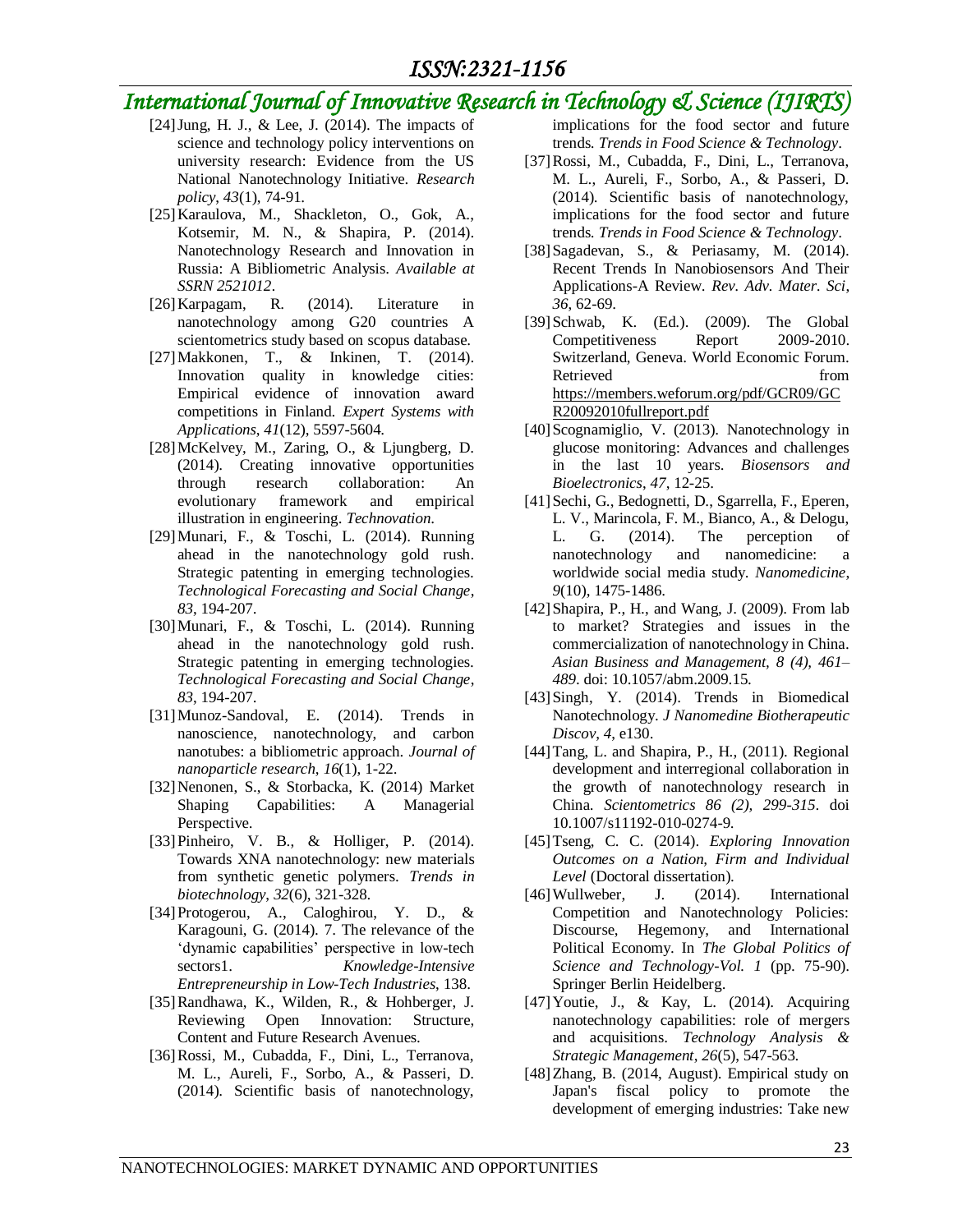#### *International Journal of Innovative Research in Technology & Science (IJIRTS)* energy vehicles as example. In *Management Science & Engineering (ICMSE), 2014 International Conference on* (pp. 774-779). IEEE.

### **Figure on the model summary of the research The Nanotech Industry: The Structuring of the Market and Competitive market Strategies**



### **A model for the Plan of action in Nanotechnology industry\**